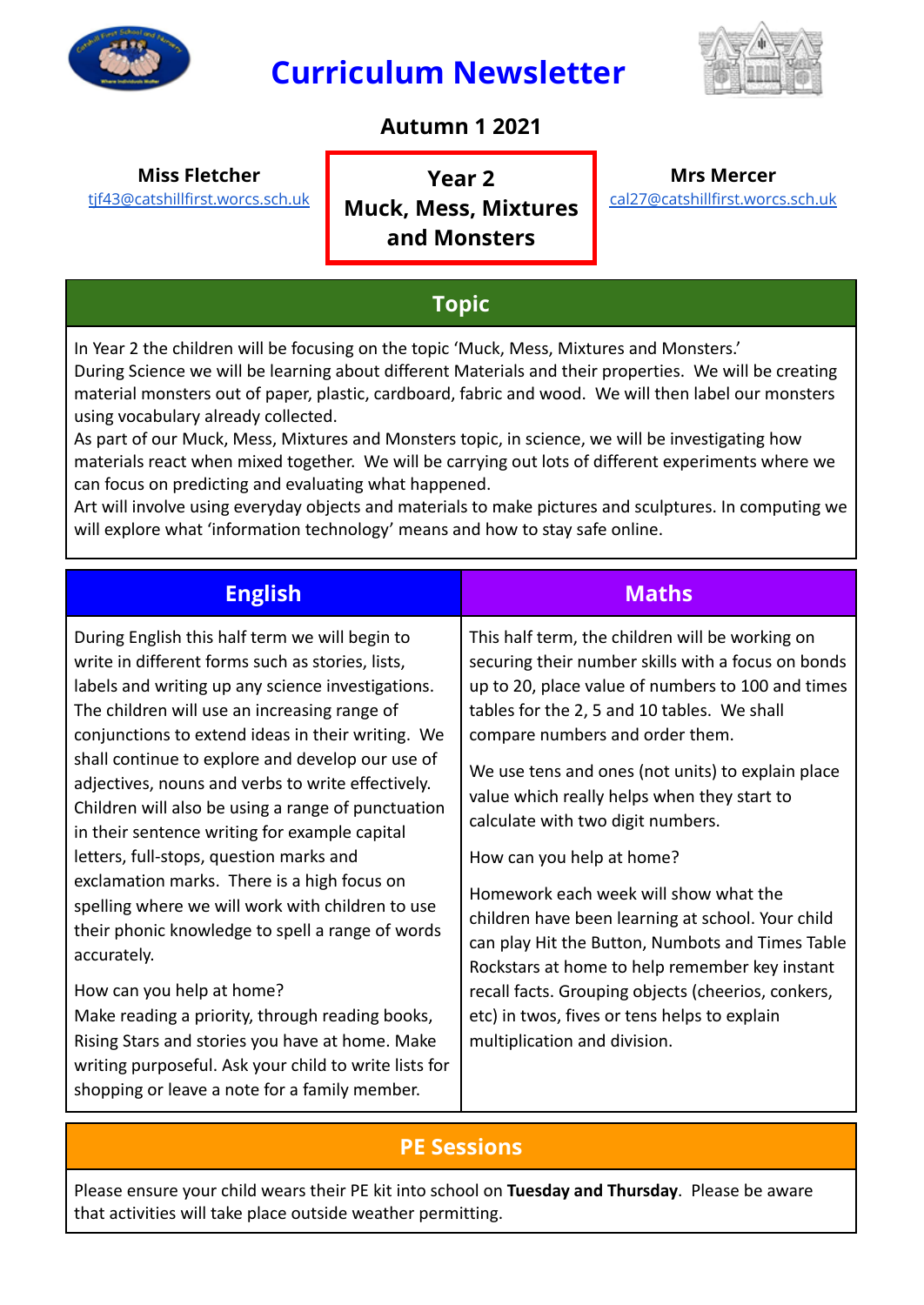

# **Curriculum Newsletter**